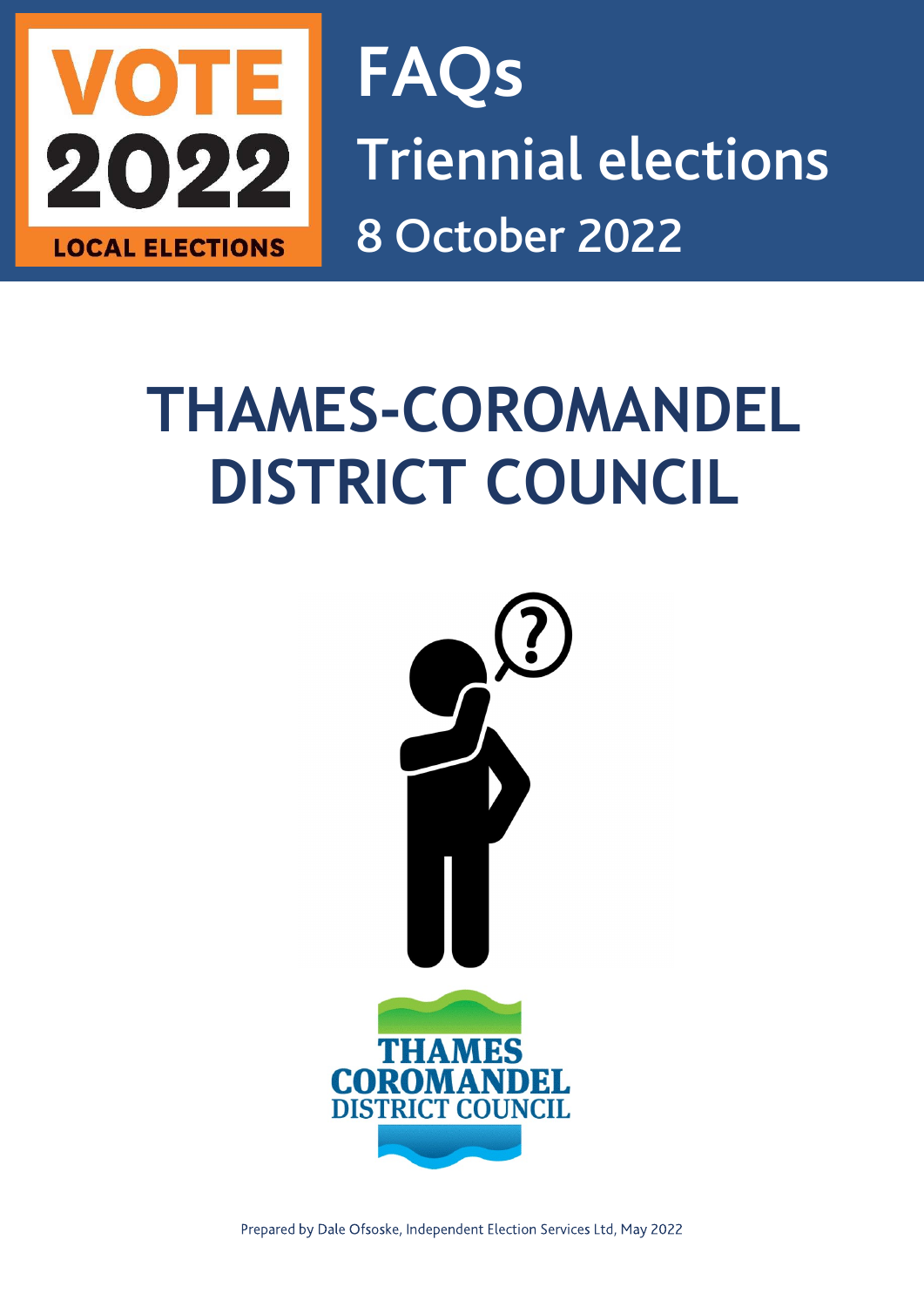## **Contents**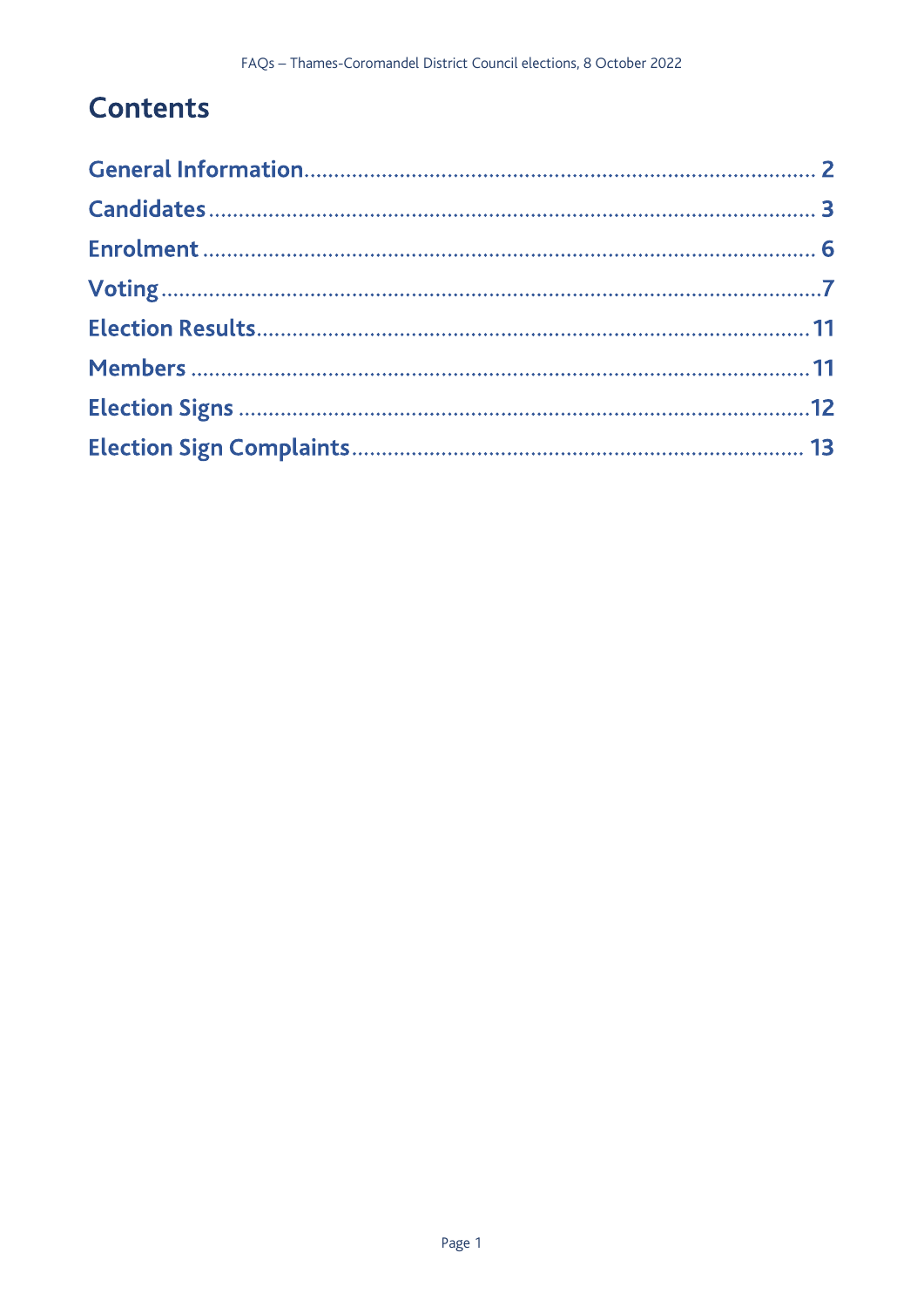## Frequently Asked Questions

## Thames-Coromandel District Council elections

## **General Information**

- Q1. When is the next Thames-Coromandel District Council election?
- A Election day is Saturday 8 October 2022 with voting closing at 12 noon. The postal voting period starts on Friday 16 September 2022.

#### Q2. Who runs the election?

A The electoral officer has full responsibility for running the election.

#### Q3. What is the name of the electoral officer and council's electoral liaison person?

A The electoral officer is:

Dale Ofsoske Independent Election Services Ltd Electoral Office: Level 2, 198 Federal Street, Auckland Phone: 0800 922 822 Email: dale.ofsoske@electionservices.co.nz

Council's electoral liaison person is:

Esther Smith Thames-Coromandel District Council 515 Mackay Street, Thames Phone: (07) 867 2016 Email: esther.smith@tcdc.govt.nz

#### Q4. What type of electoral system is used?

A The FPP (first past the post) electoral system is used for the Thames-Coromandel District Council and the Waikato Regional Council.

> For a more detailed explanation of this electoral system, refer Q54.

#### Q5. What elections can we vote for?

A Electors will be able to vote for the mayor, ward councillors, community board members, and Waikato Regional Council members.

> Thames-Coromandel District Council reviewed it representation arrangements (number of members, wards, boundaries etc) in 2021.

As a result of this, the current structure was retained but with an additional councillor to the Mercury Bay Ward. There remain four wards (electing nine councillors) and five community boards (electing 20 members), as shown below:

| Ward                | Number of<br>councillors |
|---------------------|--------------------------|
| Coromandel-Colville |                          |
| Mercury Bay         |                          |
| South Fast          |                          |
| Thames              |                          |

| Community board     | Number of<br>members |
|---------------------|----------------------|
| Coromandel-Colville |                      |
| Mercury Bay         |                      |
| Tairua-Pāuanui      |                      |
| Whangamatā          |                      |
| Thames              |                      |

There are no longer elections held for district health boards.

#### Q6. What is the role of the mayor, councillors and community board members?

- A The mayor:
	- presides at council meetings
	- attends and participates at meetings of committees and working parties
	- leads the council and co-ordinates council political activity
	- speaks on behalf of the council
	- represents the council on related organisations, where appointed
	- attends and participates at conferences and seminars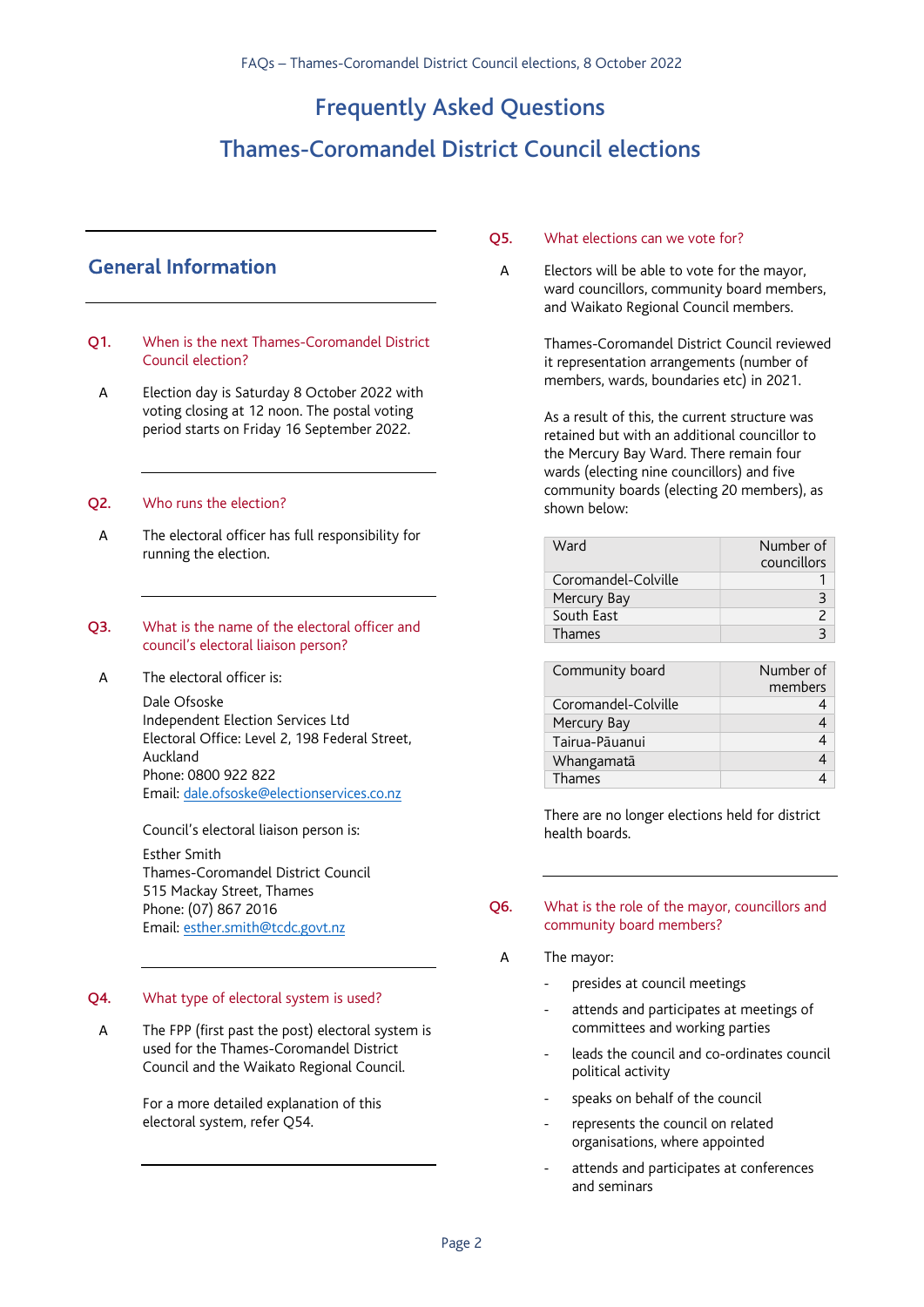- presides at civic ceremonies like citizenship ceremonies
- hosts visiting groups, including overseas delegations
- attends and speaks at local functions, sometimes opening them
- declares a state of civil defence emergency if the need arises.
- A Mayor and councillors:
	- participate in strategic and long-term planning for the whole district
	- develop policy across a wide range of activities and services
	- reads agenda and other materials before meetings
	- represent the district at functions as required
	- review and develops bylaws for the district
	- advocate on a wide range of issues
	- coordinates and forms partnerships with other spheres of government and other agencies
	- participate in the appointment and performance review of the chief executive
	- act on all these matters within a legislative and regulatory framework
	- set a budget and rates
	- monitor the performance of the council organisation.
- A Community board members:
	- promote residents' issues and initiatives to the board and the council
	- monitor the provision of council services and advocates changes as necessary
	- reads agenda and other materials before meetings
	- engage in community development activities in conjunction with council officers
	- represent the community to other agencies
	- promote the role of the community board in the wider community
	- work cooperatively with the council
	- take a proactive stance anticipating strategies and policies that may be needed.

## **Candidates**

- O7. I want to be a candidate in these elections. What do I need to do?
	- A You must be a New Zealand citizen and your name must be on the Parliamentary Electoral Roll (anywhere in New Zealand).

When lodging your nomination, proof of citizenship will be required (e.g. copy of passport, birth certificate or citizenship certificate).

You will need to have two electors registered in the area of the election you are standing for to nominate you – e.g. if you stand for the Thames Ward, the nominators will need to be registered within that ward. (Note the candidate does not need to reside in the area in which they are standing but will need to disclose that fact in their candidate profile statement.)

Nominations open on Friday 15 July 2022. If you would like a nomination paper and candidate information handbook sent out, please contact the electoral office closer to this date. Nomination papers will also be available on the council's website (www.tcdc.govt.nz) from 15 July 2022.

A candidate information handbook will be available in May 2022

Candidate campaigning can commence any time prior to the election (no time restriction), but any expenditure made, within or outside the three-month applicable period before election day, must be accounted for.

#### Q8. How much will it cost me to stand?

A You will need to pay a nomination deposit of \$200 GST inclusive. This deposit applies to each election (position) you stand for.

> Your nomination deposit can be paid by electronic bank transfer, EFTPOS, credit card or cash. Cheques will not be accepted.

> If you poll greater than 25% of the lowest polling successful candidate (for FPP elections), you will receive your nomination deposit back.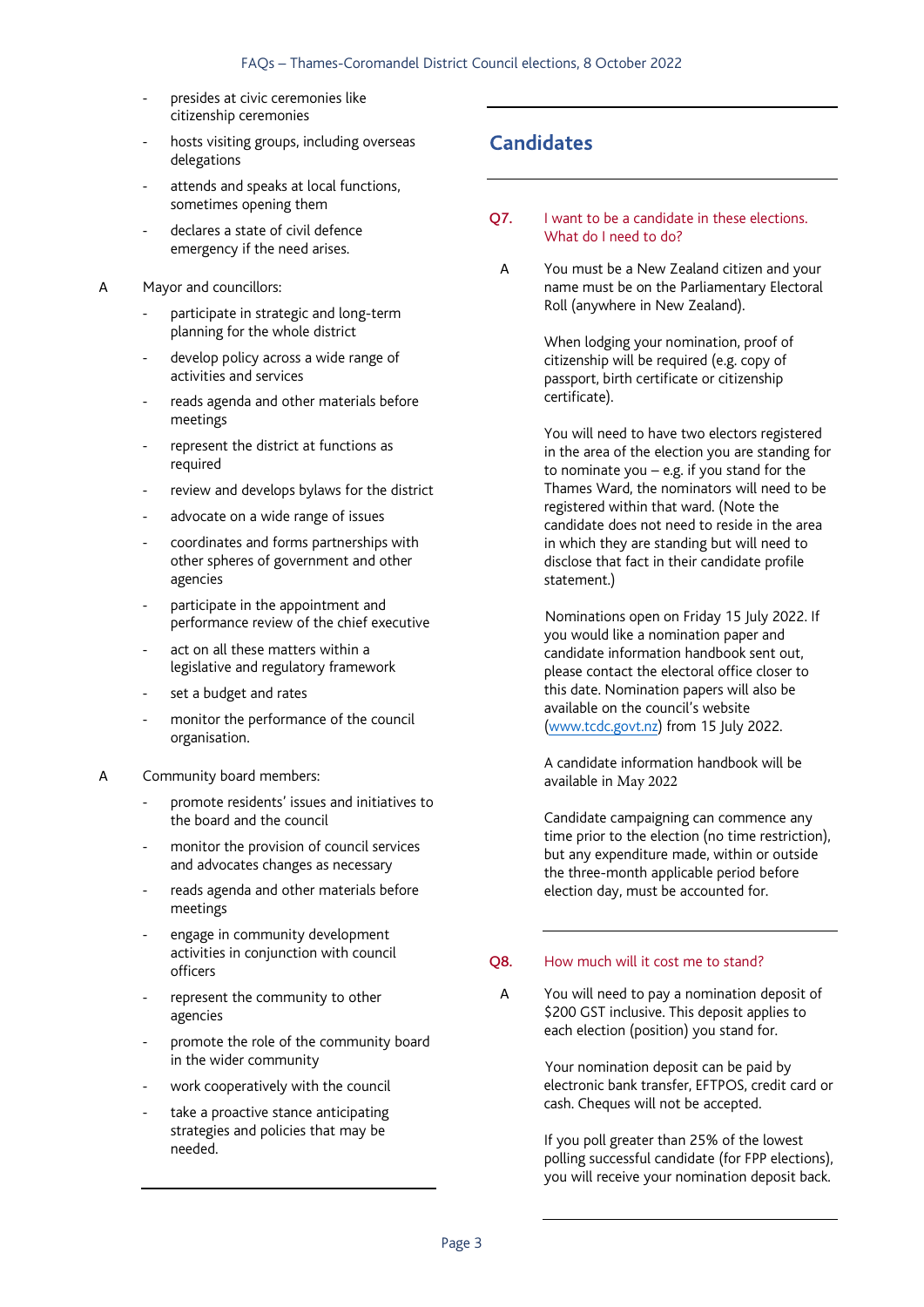#### Q9. What qualifications and experience do I need?

A Nothing formal. Elected members come from all walks of life and generally have a will/desire to serve the community.

> All (or some) of the following capabilities will be useful in the elected member role:

- quality decision-making
- political acumen
- leadership
- cultural awareness
- strategic thinking
- knowledge and understanding of Thames-Coromandel District Council and local government
- communication and engagement
- relationship building and collaboration.
- Q10. Does a criminal record stop a person standing as a council candidate?
	- A No.

#### Q11. How long is the term of the elected member?

A Three years.

#### Q12. Do I need to be resident in the area I am standing for?

A No, but you must be on the Parliamentary Electoral Roll (anywhere in New Zealand) and be a New Zealand citizen (by birth or citizenship ceremony). You will however need to disclose whether or not you reside in the area you are standing for in the candidate profile statement.

> The two people who nominate you must be on the Parliamentary Electoral Roll within the area you are standing for.

#### Q13. How many positions can I stand for?

A You can stand for mayor, a ward councillor and a community board member, but if you are elected to more than one position, you take the highest ranked position.

You cannot stand for more than one ward or for both the Thames-Coromandel District Council and the Waikato Regional Council.

#### Q14. Can I withdraw my nomination as a candidate?

A Only if it is withdrawn before the close of nominations. You cannot withdraw voluntarily after nominations have closed. If you decide to opt out, your name will still appear on the voting document. If you do change your mind and decide not to run for election after you have been nominated, let the electoral officer know who will talk through the issues with you.

> However, if you become incapacitated with serious illness or injury and unlikely to be able to perform the functions and duties if elected to office, an application to withdraw your nomination on those grounds can be made. Verification from a doctor or a lawyer about your situation will be required. See the electoral officer if you need more information about this process.

#### Q15. What is a candidate profile statement?

A You may provide a candidate profile statement when you lodge your nomination. This is a statement of up to 150 words containing information about yourself and your policies and intentions if elected to office. The profile statement will be included in the voting packs that all electors receive.

> Your candidate statement can be submitted in both Māori and English, but the information contained in each language must be substantially consistent with the information contained in the other language. Each language has to be within a 150-word limit.

In addition, your candidate profile statement must state whether or not your principal place of residence is in the area you are seeking election, e.g., 'My principal place of residence is in the Tairua-Pāuanui Community Board area', or 'My principal place of residence is not in the Tairua-Pāuanui Community Board area'. This is not part of the 150-word limit.

Your profile statement must be true and accurate. The electoral officer is not required to verify or investigate any information included in your statement.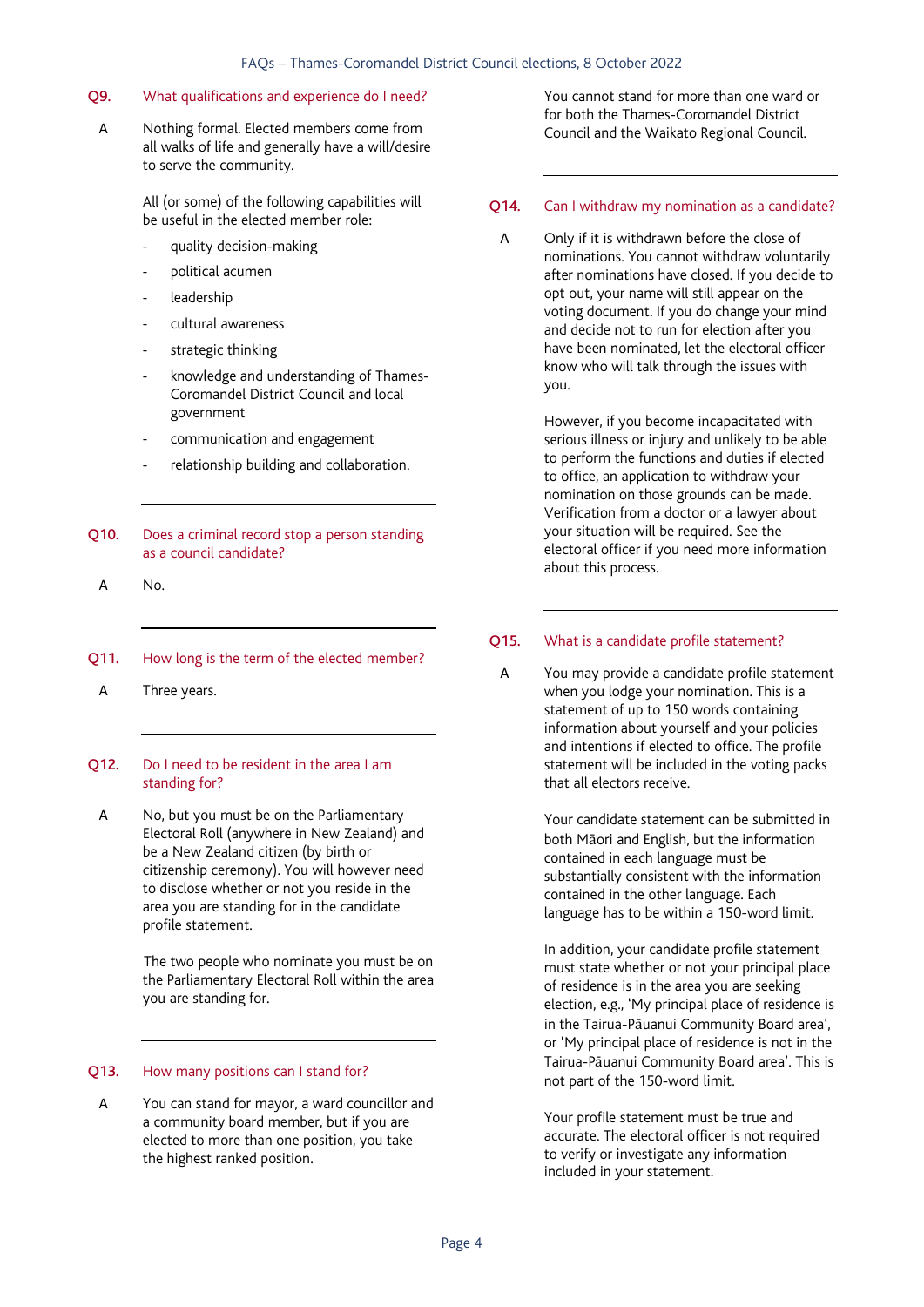Your profile can include a recent passport size colour photograph.

See section 61 of the Local Electoral Act 2001 for more information.

#### Q16. How much can I spend on my campaign?

A There is a limit on what you can spend on your campaign and it relates to the population of the area you are standing for.

> The maximum amount that can be spent by a candidate cannot exceed the limits set out below:

| Local government area | Expenditure |
|-----------------------|-------------|
| population            | limit       |
| Up to 4,999           | \$3,500     |
| $5,000 - 9,999$       | \$7,000     |
| $10,000 - 19,999$     | \$14,000    |
| 20,000 - 39,999       | \$20,000    |
| $40,000 - 59,999$     | \$30,000    |
| $60,000 - 79,999$     | \$40,000    |
| 80,000 - 99,999       | \$50,000    |
| 100,000 - 149,999     | \$55,000    |
| 150,000 - 249,999     | \$60,000    |
| 250,000 - 1,000,000   | \$70,000    |
| 1,000,000 or more     | \$100,000*  |

\* plus 50 cents for each elector

For example, a candidate for the Mercury Bay Ward (which has a population in the range of 10,000 – 19,999) can spend up to \$14,000 inclusive of GST.

If you stand for more than one position, the amount you can spend is the highest amount for one position. You cannot add positions together to allow you to spend more than the limit.

Please note any expenditure made by a candidate for an election campaign is funded by the candidate and is not refundable by the council to the candidate.

All candidates are required to lodge an electoral donations and expenses return within 55 days after the day on which the successful candidates are declared to be elected (by 9 December 2022).

If a candidate is outside New Zealand on this day, the return must be filed within 76 days after election result day.

If a return is not submitted within the required time period, the non-return will be advised to the New Zealand Police for enforcement.

The return needs to be received before a candidate nomination deposit is refunded if appropriate.

#### Q17. Can I raise campaign funds from donations, and can I claim expenses?

A Yes, you can raise funds and claim expenses from your campaign. There is very specific legislation about donations and expenses which you need to abide by.

> See the electoral officer if you need more information.

#### Q18. When is the campaign period?

A Election campaigning can start at any time and continue up to and including election day.

#### Q19. Can people already elected onto council use council resources to campaign?

A No, elected members cannot use council resources for their campaigns.

#### Q20. Are there any rules about using social media?

A Yes. Councils have policies or guidelines for web and social media use related to campaigning. They will not permit council social media pages to be used by anyone (candidates or members of the public) for electioneering or campaigning in the three months before election day. Councils monitor their websites and take down any campaign related posts.

#### Q21. Can I help people vote or collect their voting documents to send in?

A No, candidates or their assistants should not collect voting documents from electors. Each elector should post or deliver their own voting document to the electoral officer.

> It is an offence (carrying a fine of up to \$5,000 if convicted) to interfere in any way with an elector with the intention of influencing or advising the elector as to how he or she should vote. Candidates and their assistants should be mindful of this particularly if campaigning occurs in facilities such as rest homes or hospitals.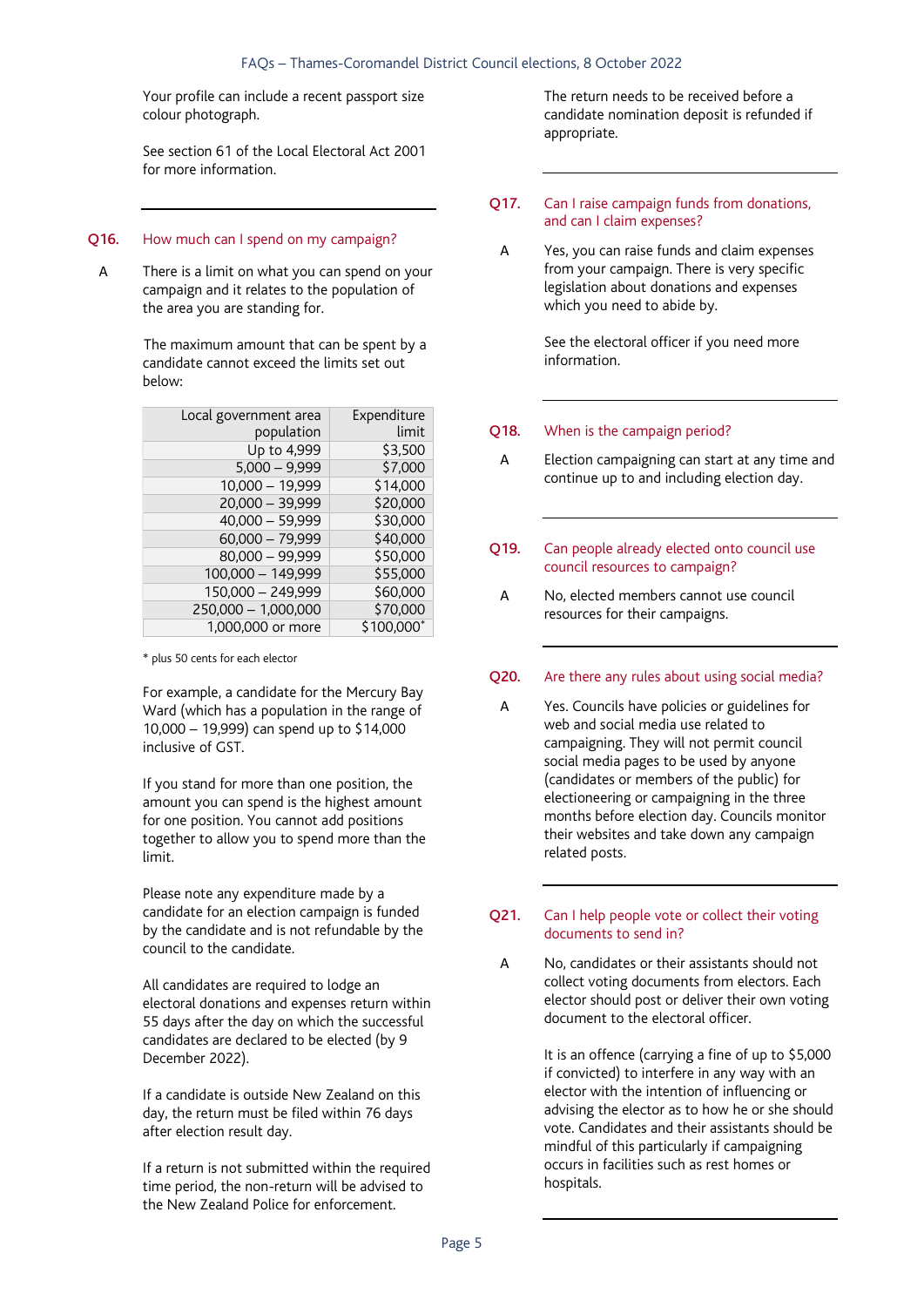#### Q22. When do nominations close?

 $\Delta$ Nominations close at 12 noon Friday 12 August 2022.

> It is strongly recommended that candidates do not leave lodging their nomination until the last day, as to do so may mean having to queue and should there be an error with the nomination, little time to have it corrected.

## **Enrolment**

- Q23. Where can I view the electoral roll that will be used for this election?
- A The preliminary electoral roll will be available for public inspection for a one-month period from Friday 15 July 2022 to Friday 12 August 2022.

The preliminary electoral roll will be available for inspection at:

- Council's Main Office, 515 Mackay Street, Thames
- Coromandel Service Centre, 355 Kapanga Road, Coromandel
- Mercury Bay Service Centre, 10 Monk Street, Whitianga
- Tairua Library, 2 Manaia Street, Tairua
- Whangamatā Service Centre, 620 Port Road, Whangamatā
- Colville, Coromandel, Ferry Landing Cooks Beach, Hahei, Mercury Bay, Pāuanui, Thames and Whangamatā libraries.

The availability of the above locations is subject to any COVID-19 restrictions in place. Should any COVID-19 restrictions be in place, refer to the council's website.

#### Q24. How do I enrol to vote in these elections?

A Is this your main place of residence? Yes

> Have you lived at your current address for more than one month?

Yes

Are you on the Parliamentary Electoral Roll at your current address in the Thames-Coromandel District Council area?

Yes

 You will automatically appear on the electoral roll that is used for these elections.

Or

- A Is this your main place of residence?
	- Yes
		- Are you on the Parliamentary Electoral Roll at an address in the Thames-Coromandel District Council area?
		- No or Don't Know

You need to complete an enrolment form for this. You can either:

- enrol online at www.vote.nz
- ring 0800 36 76 56
- Freetext your name and address to 3676
- download a form at www.vote.nz
- pick a form up at your local New Zealand Post agency.

Or

- A Is this your main place of residence?
	- $\triangleright$  No
		- Are you on the Parliamentary Electoral Roll at an address in another district? Yes

 If you own a property in the Thames-Coromandel District area and it is not your main residence, you may be able to enrol as a non-resident ratepayer elector. (Refer to ratepayer enrolment advice in Q30.)

- Q25. I am a student and spend my time in different places. Where should I enrol?
- A You should enrol where you spend the greater part of your time.

#### Q26. I am a New Zealand Māori; do I need to enrol on the Māori roll?

A Not necessarily. If you are enrolling for the first time you can decide whether you want to go on the Parliamentary Māori Electoral Roll or the Parliamentary General Electoral Roll by signing the appropriate panel on the parliamentary elector enrolment form. However, if you have already made that choice you will have to wait until the next Māori Option period to change, which occurs following the next census, likely in 2023.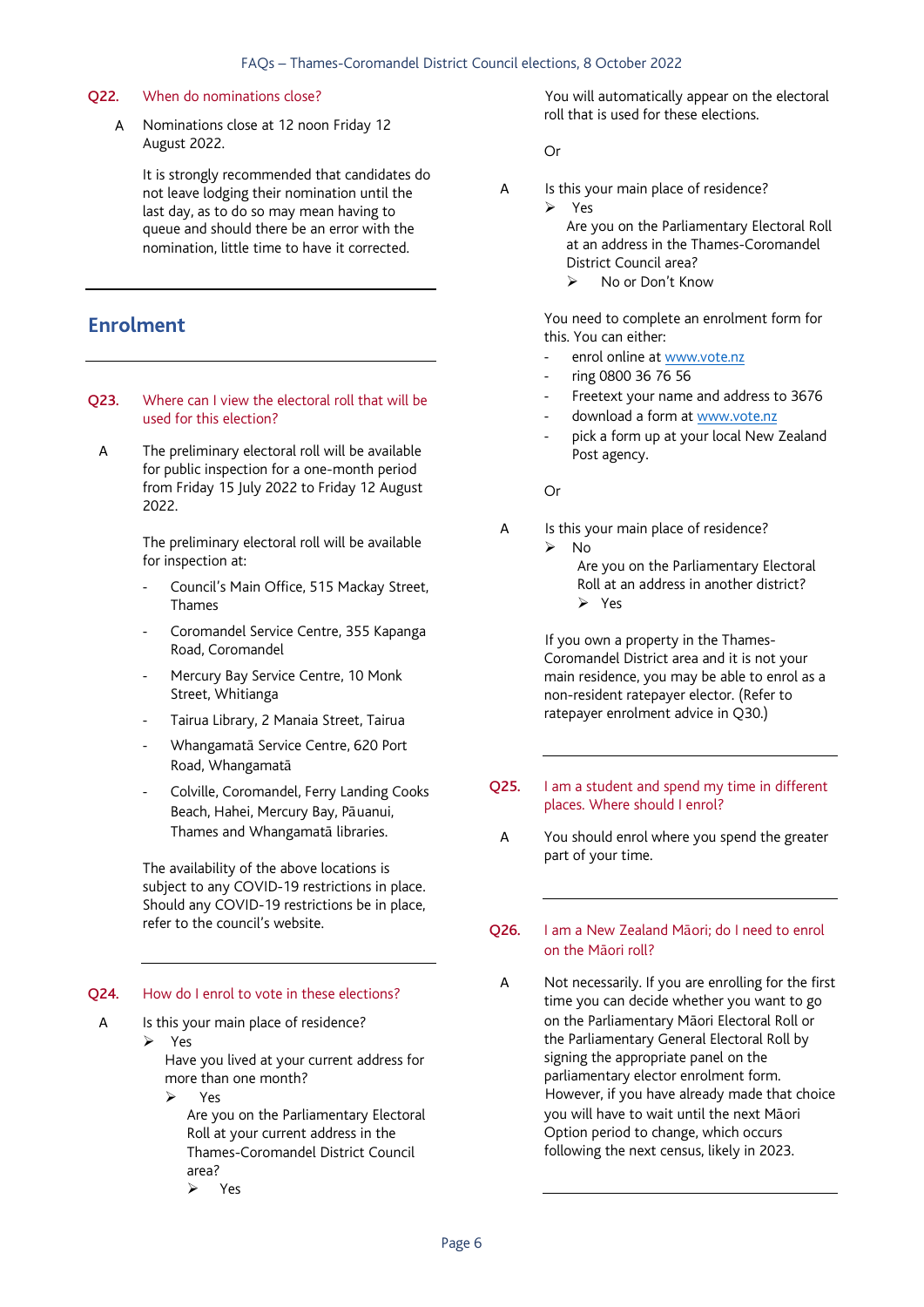#### Q27. How do I know whether I am enrolled?

A The Electoral Commission will be undertaking a roll update campaign at the beginning of July 2022 for the Parliamentary Electoral Roll which forms the basis of the electoral roll for the Thames-Coromandel District Council elections.

> If you do not receive a letter in the post during early July 2022, the chances are you are not enrolled or your details are incorrect. You will then need to complete a Parliamentary Electoral Roll enrolment form.

You can check to see if you are enrolled at www.vote.nz or by phoning 0800 36 76 56.

#### Q28. I turn 18 on election day. Can I vote?

A Yes, but you need to make sure you have enrolled which you can do provisionally from the age of 17 and it automatically changes when you turn 18.

> You will also need to apply for a special vote during the voting period (Friday 16 September 2022 to 12 noon Saturday 8 October 2022).

For special vote availability, see Q45.

- Q29. We own a business in the Thames-Coromandel District Council area and pay rates, but we don't live in the Thames-Coromandel District Council area – do we get a say in the Thames-Coromandel District Council elections?
	- A Yes, subject to being eligible as a non-resident ratepayer elector and becoming enrolled.

A non-resident ratepayer enrolment form is available:

- online www.tcdc.govt.nz
- or by phoning 0800 922 822.

 The non-resident ratepayer enrolment form should be returned to the electoral officer or an electoral official by 12 August 2022 and no later than 7 October 2022 in order to vote.

If it is after Friday 12 August 2022, a special voting document will need to be requested and will be issued on 16 September 2022, the start of the voting period.

For special vote availability, see Q45.

- Q30. I own a property in the Thames-Coromandel District Council area, but it is not my fulltime residence. How do I get on the ratepayer electoral roll?
	- A Is your name on the rates notice?  $Y$ es

 You may be eligible to be on the ratepayer electoral roll.

A non-resident ratepayer enrolment form is available:

- online www.tcdc.govt.nz
- or by phoning 0800 922 822.

 The non-resident ratepayer enrolment form should be returned to the electoral officer or an electoral official by 12 August 2022 and no later than 7 October 2022 in order to vote.

If it is after Friday 12 August 2022, a special voting document will need to be requested and will be issued on 16 September 2022, the start of the voting period.

 If it is easier, you can visit a special voting venue during the voting period (Friday 16 September 2022 to 12 noon Saturday 8 October 2022) and complete the ratepayer enrolment form and have your special vote at the same time.

For special vote availability, see Q45.

 In no case does this allow you to have two votes at an election.

A Is your name on the rates notice?  $\triangleright$  No

> You may not be eligible to be on the ratepayer electoral roll. Contact the electoral office on 0800 922 822.

## **Voting**

#### Q31. Is it a postal vote and will I be sent my voting documents in the mail?

A All local authority elections will be conducted by postal vote. Voting documents will be delivered by NZ Post between Friday 16 September 2022 and Wednesday 21 September 2022.

There is no online voting option available.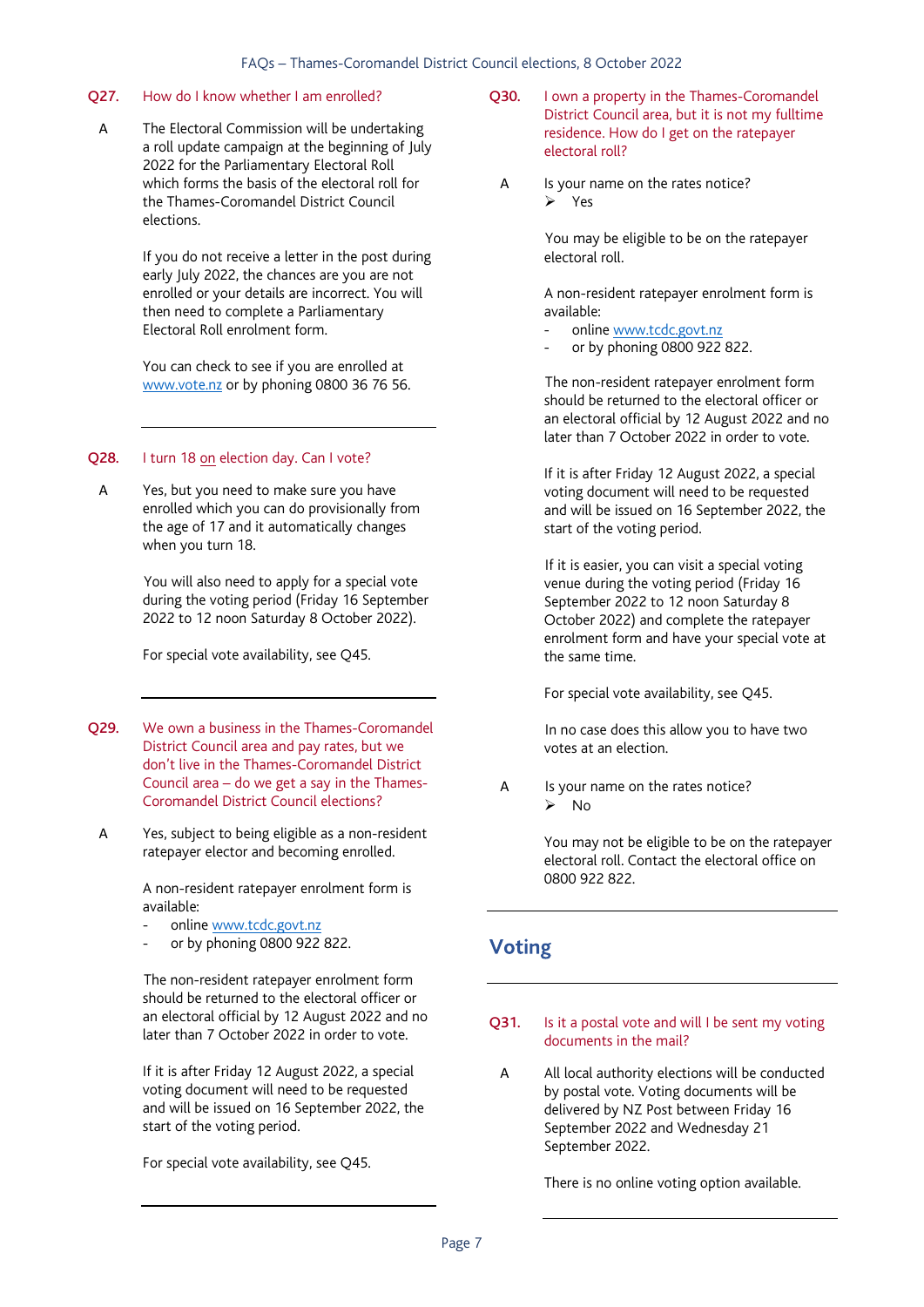- Q32. I got my voting document but my partner didn't receive theirs, what do I do?
- A Is it before Wednesday 21 September 2022 and I believe I am correctly registered on electoral roll? Yes

 Please wait until the mail has been delivered on Wednesday 21 September 2022. If your voting document is not received, then please call the electoral office on 0800 922 822.

A Is it after Wednesday 21 September 2022 and I believe I am correctly registered on electoral roll? Yes

> You will need to apply for a special vote – for special vote availability, see Q45.

A Is it after Wednesday 21 September 2022 and I believe I am not correctly registered on electoral roll?  $\triangleright$  No

> You will need to complete a Parliamentary Electoral Roll enrolment form. These are available at any New Zealand Post agency, or you can enrol online at www.vote.nz or ring 0800 36 76 56 or send your name and address to Freetext 3676.

 You will need to apply for a special vote – for special vote availability, see Q45.

- Q33. I didn't get my voting document, so I called and got a special vote. Now I have two voting documents. Which one should I use?
	- A Use the original one and destroy the special vote.
- Q34. I received a voting document for a member of my family (e.g. child, parent) and have Power of Attorney for that person. Can I vote for that person?
- A No Power of Attorney does not apply to voting for that person.
- Q35. I received a voting document for a member of my family (e.g. child, parent) who does not live here. What should I do with the voting document?

A If they are overseas, you could fast post or airmail it to the person or destroy it if that is not practicable.

> If they are for an elderly parent who is incapable of voting, please destroy it by ripping/cutting it up. You cannot vote on their behalf unless instructed by them.

- Q36. I received a voting document that does not belong to me and I don't know this person or where this person has gone. What do I do?
- A Write GNA (Gone No Address) on the envelope and put it back in the mail.
- Q37. What is that barcode that I can see through the return envelope or on the front of the voting document?
- A It is a legal requirement to scan the barcode to mark the electoral roll that you have returned your vote so we can ensure that we do not receive two votes from the same person.

#### Q38. How do you ensure the secrecy of my vote?

A Returned envelopes containing a voting document cannot be opened until there is a JP present. The JP is required to sign off that the processes used by the electoral officer met the legal requirements.

> Note that the voter's name is not shown on the voting document.

 When the envelope is opened the only thing the electoral office is looking for is that the vote for each election is valid.

 This means that for FPP elections we are making sure that the voter's intention is clear and the voter has not ticked or marked more than the number of candidates than there are vacancies.

#### Q39. I don't know any of these candidates. Do I have to vote?

A No, you don't have to vote, but we do encourage you to vote and exercise your democratic right.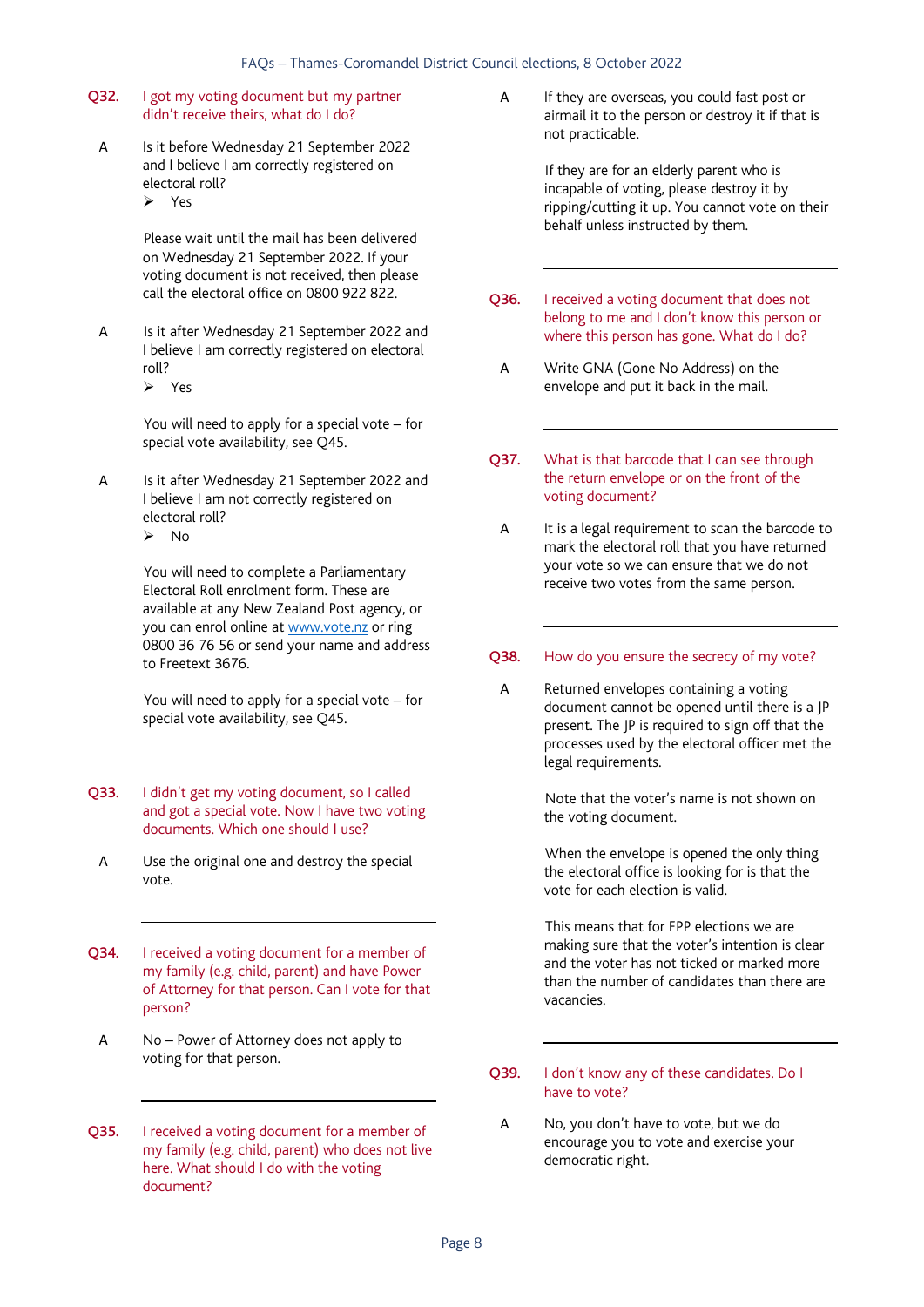You don't have to vote for all candidates or for all elections. But your vote is important because the people elected will be responsible for making decisions about what happens in your community for the next three years.

To help you get to know about the candidates:

- There may be candidate meetings being held in your community if you wish to go and hear what policies the different candidates are advocating for.
- There is a candidate profile booklet that comes with the voting document in which there is a photo and a statement from each candidate. This information will also be available on the council's website (www.tcdc.govt.nz) after nominations close (expected 19 August 2022).
- Candidates may have their own website, social media page(s), advertise in local newspapers or send out information to letterboxes in your area.
- Local media are likely to cover information about the election.

#### Q40. Do I have to post my voting document back?

A You can post it but make sure you have it in the mail by Tuesday 4 October 2022 to make sure it gets back to us in time (by 12 noon Saturday 8 October 2022).

> However, you can also hand deliver your voting document to a ballot box during the voting period (Friday 16 September 2022 to 12 noon Saturday 8 October 2022).

For ballot box locations, see Q45.

#### Q41. I have lost my return envelope. What do I do?

A You can use an envelope of your own and put the return address and Freepost number on it. (You will not need to put a stamp on the envelope if you write the Freepost number on the envelope and post it in New Zealand.)

> Freepost number 4710 The Electoral Office Thames-Coromandel District Council PO Box 5135 Victoria Street West Auckland 1142

- Q42. I am on the Unpublished Parliamentary Roll and I want a special vote. What do I do?
	- A You will need to apply for a special vote for special vote availability, see Q45.
- Q43. I didn't receive my voting document; how do I obtain a special vote?
- A Are you on the Parliamentary Electoral Roll for the address you want to vote for? Yes

 You will need to apply for a special vote – for special vote availability, see Q45.

A Are you on the Parliamentary Electoral Roll for the address you want to vote for? No/Don't Know

> If you are not enrolled or not enrolled correctly on the Parliamentary Electoral Roll, you will need to complete an enrolment form for this. You can pick one up at any New Zealand Post agency, or you can enrol online at www.vote.nz or ring 0800 36 76 56 or send your name and address to Freetext 3676. This form needs to be with the Registrar of Electors before close of business Friday 7 October 2022.

 You will need to apply for a special vote – for special vote availability, see Q45.

- Q44. I spoiled my voting document / I have made a mistake on my document. What can I do?
- A If you can amend it so that your voting intention is clear, then do so.

 If necessary, we can issue you with a special voting document (for special vote availability, see Q45), but this will take time and require you to complete a declaration.

#### Q45. Where can I have a special vote?

- A Special votes can be obtained from:
	- Council's Main Office, 515 Mackay Street, Thames
	- Coromandel Service Centre, 355 Kapanga Road, Coromandel
	- Mercury Bay Service Centre, 10 Monk Street, Whitianga
	- Tairua Library, 2 Manaia Street, Tairua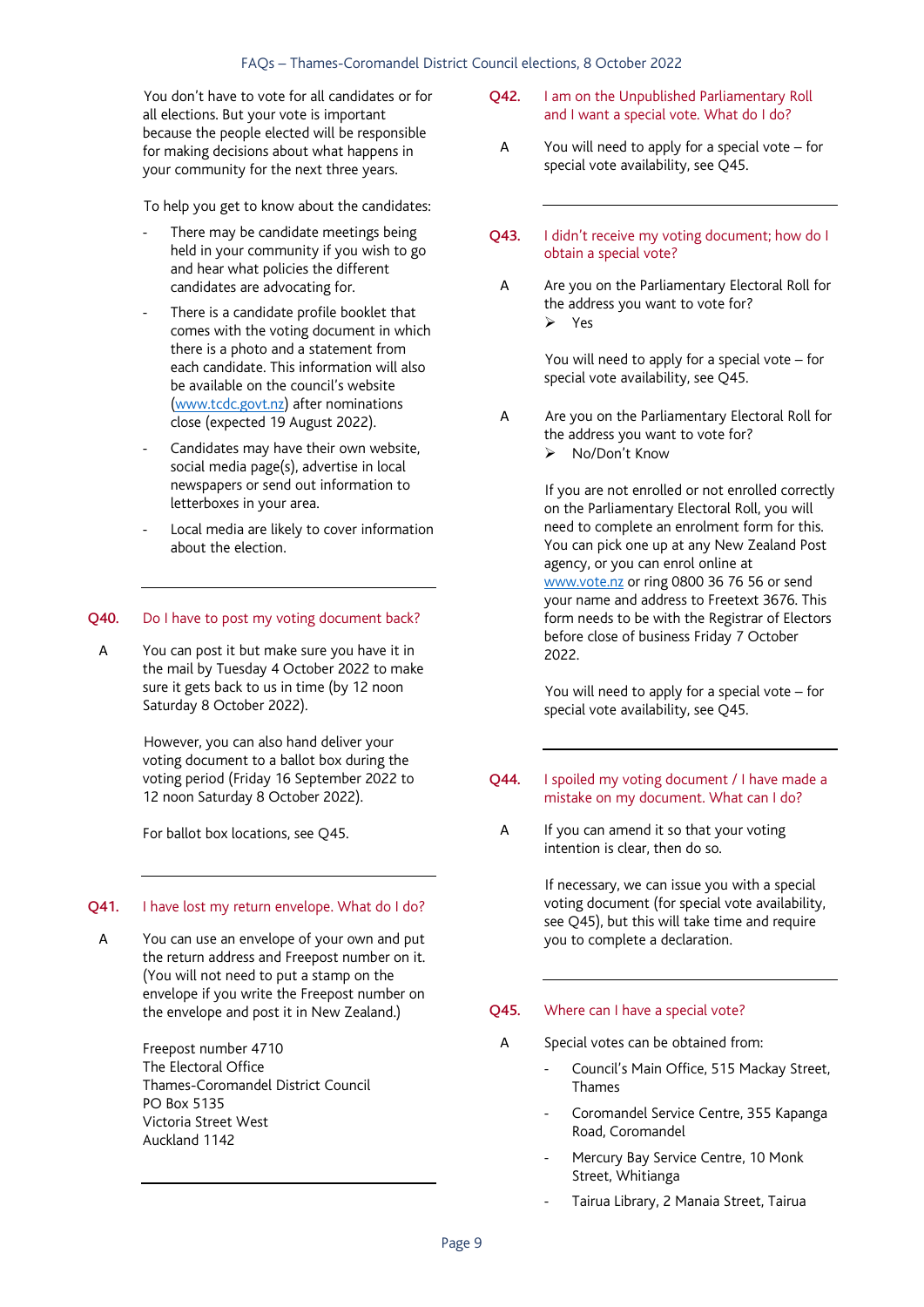- Whangamatā Service Centre, 620 Port Road, Whangamatā
- or by phoning 0800 922 822.

The availability of the above locations is subject to any COVID-19 restrictions in place. Should any COVID-19 restrictions be in place, refer to the council's website.

- Q46. I am going away and will not be here when the voting documents are posted out. How do I get to vote?
- A You will need to apply for a special vote for special vote availability, see Q45.

Special votes need to be applied for and can be posted overseas starting from the opening of the voting period (16 September 2022). An overseas address will need to be provided to the electoral officer in advance. Please note that all completed voting papers still need to arrive back in New Zealand and be with the electoral officer by noon on 8 October 2022. Please call 0800 922 822 for more information.

- Q47. Do I have to vote for all the positions available for all the elections? If I don't vote for all the positions or all the elections on my voting document, will all my votes be invalid?
	- A Under FPP you can vote for as many candidates as you want to but not more than the number of positions available on the voting document. So, if you are electing four community board members then you can vote for up to four candidates. Remember, for FPP you tick the candidates you want to elect.

 You can decide not to vote for one or more of the different elections on your voting document. This does not invalidate votes for other elections on your voting document.

#### Q48. Why can't I vote for a certain candidate who is standing for a different ward, community board or other election?

A You can only vote for the elections relevant to the area in which you live. You cannot vote for a candidate who is standing for example in another ward because you are not an elector of that other ward and it will not show on your voting document.

- Q49. My partner's document and mine are different and there are more/less things to vote for. Why is the list of candidates different?
- A You will need to call the electoral office on 0800 922 822.
- Q50. I have received two voting documents. What do I do?
- A You will need to call the electoral office on 0800 922 822.
- Q51. Do all the staff working on the election know who I voted for?
	- A No, your vote remains secret under the required separate roll scrutiny and vote counting procedures.

#### Q52. Can I help someone fill out their voting document?

A Under the Local Electoral Act 2001, you cannot interfere or influence any person as to how they can vote.

> If authorised by a voter who is physically impaired, visually impaired or for whom English is a second language, a person can assist them to vote as directed by the voter.

- Q53. What happens to all the voting documents after the elections?
	- A They are delivered to the Thames District Court and kept for 21 days so that the court can access them should there be any application for a recount or petition for inquiry.

 After 21 days, the court is responsible for destroying them.

#### Q54. What is FPP and how do I vote in an FPP election?

A FPP stands for first past the post voting system and is used for the Thames-Coromandel District Council and the Waikato Regional Council elections.

> The candidate or candidates that gets the most votes wins.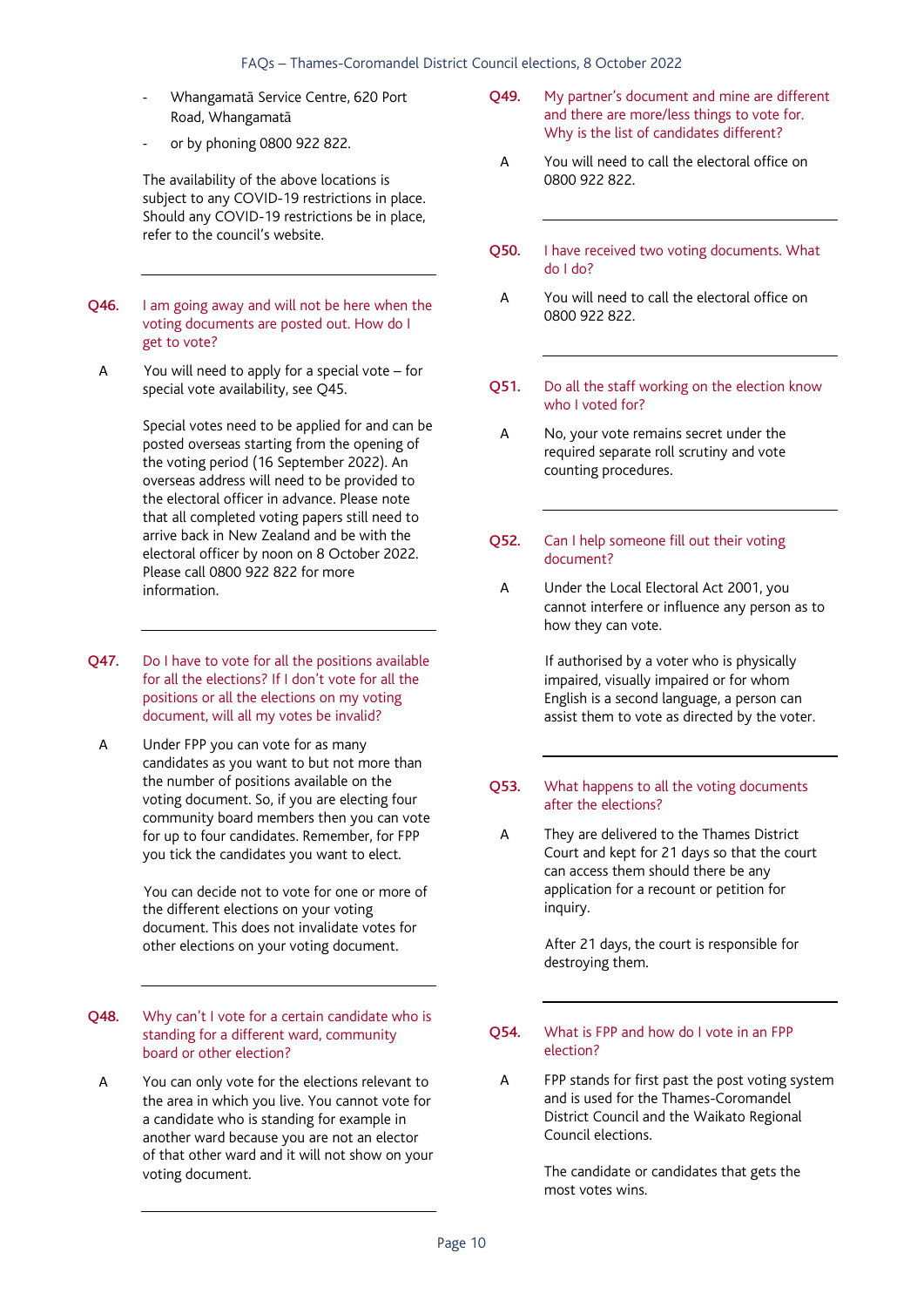You should mark those you want to vote for with a tick in the circle. Do not vote for more than the number of candidates shown in the instructions.

## **Election Results**

#### Q55. When will we know the results of the election?

A Progress results will be announced as soon as practicable on the afternoon of Saturday 8 October 2022.

> Preliminary results will be announced on Sunday morning 9 October 2022 once all votes received at the council offices (up until 12 noon on election day) have been delivered to the electoral office in Auckland and processed.

 The official results will be announced when special votes have been checked and included in the final results, expected to be Thursday 13 October 2022.

#### Q56. How will I find out the results?

#### Candidates:

A Progress and preliminary results will be advised as soon as practicable after the results are known, on Saturday 8 and Sunday 9 October respectively. This may be by email or by phone.

#### Voters:

A Progress and preliminary results will be released to the media and placed on the council's website (www.tcdc.govt.nz) as soon as practicable one they are known, on Saturday 8 and Sunday 9 October respectively.

#### Q57. What do I need to do if I want to challenge the results of the election?

A Under legislation, a candidate can challenge the declaration of results through either a judicial recount or a judicial inquiry. A candidate will have to provide reasons for the challenge and a deposit of \$750 with the application to the Thames District Court.

> A candidate may wish to call the electoral office on 0800 922 822 to discuss this.

## **Members**

#### Q58. When do elected members take up their roles?

A Elected members take up office the day after the official result has been declared by public notice. However, members cannot act until they have sworn the oath of office which is usually at the first meeting of the council or community board. This first meeting is usually held as soon as practicable after the final election results are known.

#### Q59. Who are elected members responsible to?

A Ultimately the elected members' final responsibility is to the local community. The Minister of Local Government and the Auditor–General do have a role in ensuring that council follows the law.

#### Q60. Do elected members get paid and if so, how much?

A The Remuneration Authority sets the salaries for the mayor and community board members.

> For councillors, the Remuneration Authority sets a remuneration pool. The newly elected council will decide how to apply the pool of funding. Some expenses are also reimbursed.

> As an indication, the current remuneration is shown below.

| Office                                                                                                                                                                                                                                              | Annual       |
|-----------------------------------------------------------------------------------------------------------------------------------------------------------------------------------------------------------------------------------------------------|--------------|
|                                                                                                                                                                                                                                                     | remuneration |
| Mayor                                                                                                                                                                                                                                               | \$130,000    |
| Deputy Mayor, Member Audit and<br>Risk Committee, and Member Chief<br><b>Executive Liaison Committee</b>                                                                                                                                            | \$68.558     |
| Chairperson Emergency Management<br>Committee, Holder Emergency<br>Management Portfolio, Member Audit<br>and Risk Committee, Member Chief<br>Executive Liaison Committee, and<br>Member Regional Civil Defence<br><b>Emergency Management Group</b> | \$64,354     |
| Holder Infrastructure Portfolio,<br>Member Audit and Risk Committee,<br>and Member Regional Transport<br>Committee                                                                                                                                  | \$64,354     |
| Member Audit and Risk Committee,<br>Member Coromandel Catchment<br>Liaison Committee, and Member<br><b>Emergency Management Committee</b>                                                                                                           | \$58.047     |
| Member Audit and Risk Committee<br>and Member Emergency Management<br>Committee                                                                                                                                                                     | \$48,423     |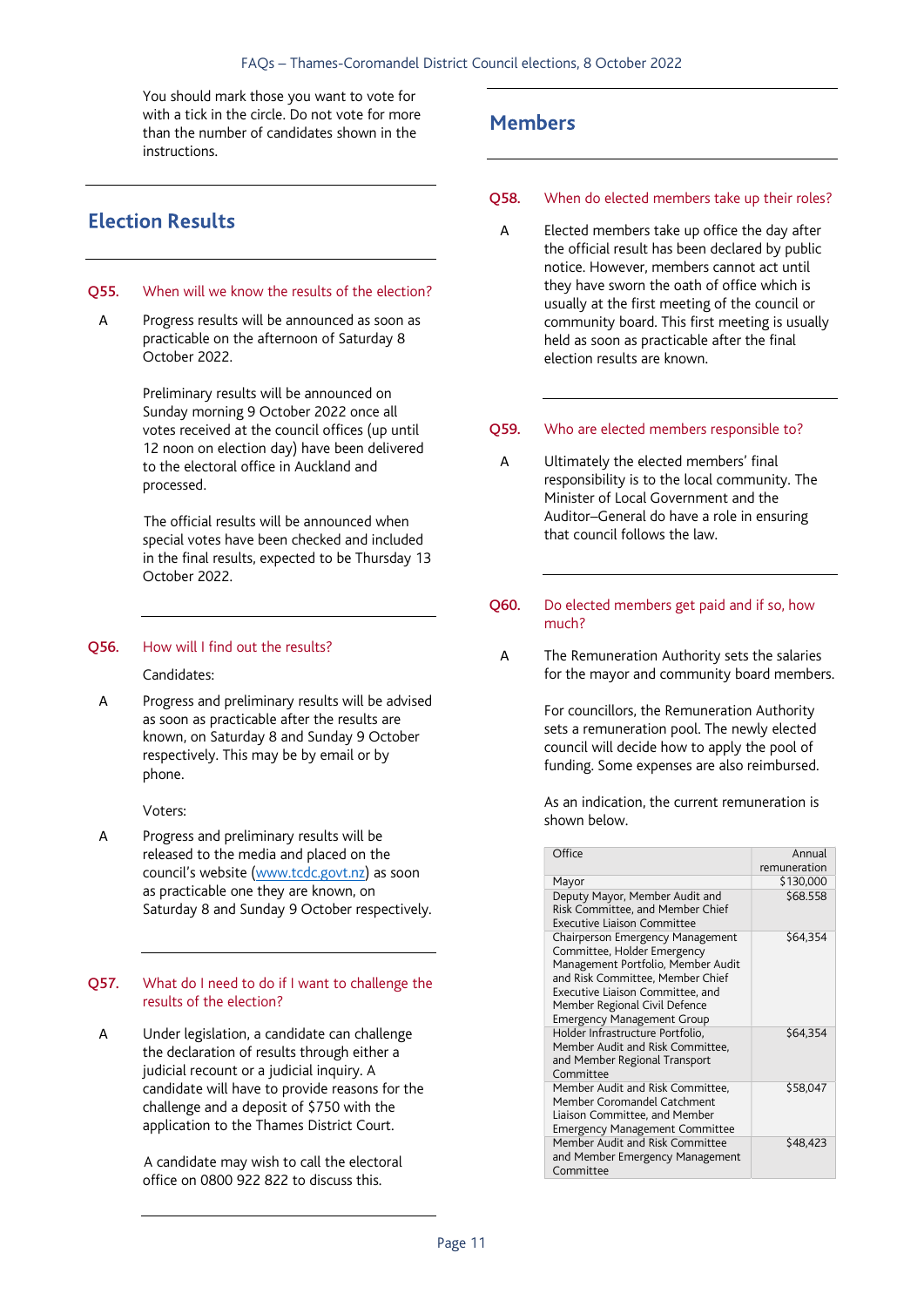| Member Audit and Risk Committee<br>and Member Chief Executive Liaison | \$48,423 |
|-----------------------------------------------------------------------|----------|
| Committee                                                             |          |
| Member Audit and Risk Committee                                       | \$48,423 |
| Councillor (Minimum Allowable                                         | \$37.026 |
| Remuneration)                                                         |          |

#### Coromandel-Colville Community Board:

| Office      | Annual       |
|-------------|--------------|
|             | remuneration |
| Chairperson | \$15.950     |
| Member      | \$7.975      |

Mercury Bay Community Board:

| Office      | Annual       |
|-------------|--------------|
|             | remuneration |
| Chairperson | \$19.083     |
| Member      | \$9.542      |

Tairua-Pāuanui Community Board:

| Office      | Annual       |
|-------------|--------------|
|             | remuneration |
| Chairperson | \$15.950     |
| Member      | \$7.975      |

#### Thames Community Board:

| Office      | Annual       |
|-------------|--------------|
|             | remuneration |
| Chairperson | \$20.223     |
| Member      | \$10.111     |

#### Whangamatā Community Board:

| Office      | Annual<br>remuneration |
|-------------|------------------------|
| Chairperson | \$17.374               |
| Member      | \$8.687                |

Refer www.remauthority.govt.nz.

#### Q61. Would being an elected member take up much time?

A Being an elected member is a busy job that often involves meetings, events and speaking with community members outside of normal business hours. Flexibility and the ability to prioritise and manage time effectively are essential. This includes balancing a high volume of reading with a schedule of meetings and public interactions

> Consequently, the mayor is considered a fulltime job and councillors and community board members are generally part-time jobs.

Q62. How many elected members for the Thames-Coromandel District Council are there?

#### A Elections are being held for:

- mayor (elected 'at large')
- councillors  $9$  (elected from 4 wards)
- community board members 20 (4 elected each from 5 community boards)
- Waikato Regional Council members 1 member from the Thames-Coromandel General Constituency or 1 member from the Ngā Tae ki Uta Māori Constituency.

### **Election Signs**

#### Q63. What are the requirements for election signs?

A Election signs are referenced in the Local Electoral Act 2001, council's bylaw on advertising and signs and its signs policy – all of which must be complied with.

#### Local Electoral Act 2001

All election material, including signs and hoardings, must show an authorisation statement (name and physical address of the candidate or the candidate's agent). Not to do so is an electoral offence.

Refer section 113 Local Electoral Act 2001.

#### Council bylaw on advertising and signs

Council's bylaw contains rules on the size of signs (which vary according to the type of location), the number of signs allowed per property, and in some cases, the size of the lettering (text) on the sign.

#### Council's election signs policy

Election signs are only permitted on private land with the owner's consent. Election signs are not permitted on council property, including road reserves.

Election signs on state highway road reserve must obtain permission from the Waka Kotahi NZ Transport Agency.

For further information relating to the rules about signs, refer to www.tcdc.govt.nz/bylaws.